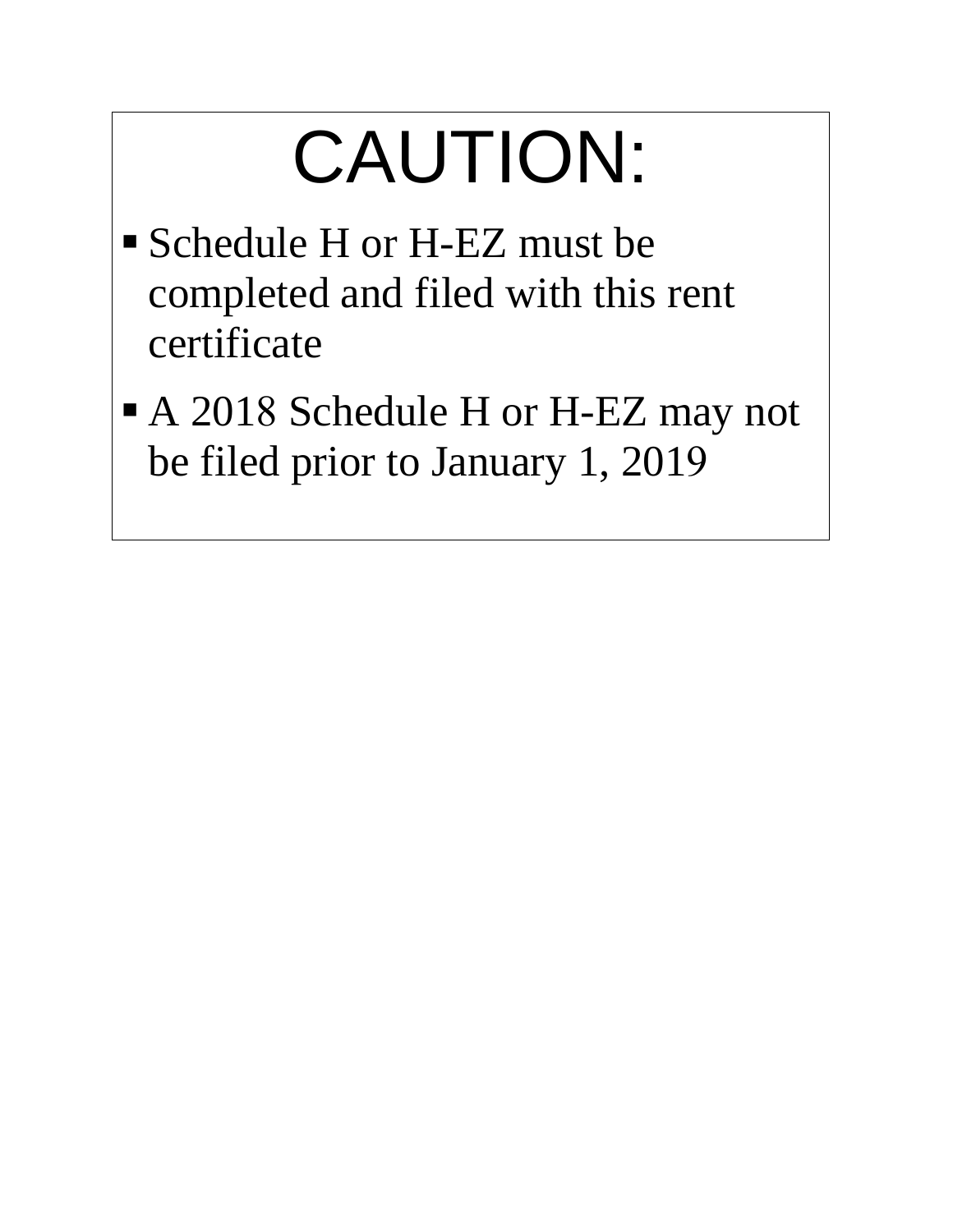Tab to navigate within form. Use mouse to check applicable boxes, press spacebar or press Enter.

**Save | Print | Clear** 

# **Rent Certificate 2018**

Wisconsin Department of Revenue

- **NOTE**: Attach to Schedule H or H-EZ • Alterations (whiteouts, erasures, etc.) or errors **void** this rent certificate.
	- Only attach rent certificate if filing a homestead credit claim

### **Renter (Claimant) – Enter Social Security Number AFTER your landlord fills in section below and signs.**

| Legal last name                                            | Legal first name | M.I.       | Social security number |  |
|------------------------------------------------------------|------------------|------------|------------------------|--|
| Address of rental property (property must be in Wisconsin) | City             |            | Zip<br>State           |  |
| Time you actually lived at this address in 2018            | From             | 2018<br>То | 2018<br>М              |  |

Do NOT sign your rent certificate.

If your landlord won't sign, complete fields above and below and lines 1 to 8, attach rent verification *(see instructions)*, and check here.

## **Landlord or Authorized Representative**

|   | Name of property owner                                                                                                    |      |  | Telephone number          |      |  |
|---|---------------------------------------------------------------------------------------------------------------------------|------|--|---------------------------|------|--|
|   |                                                                                                                           |      |  |                           |      |  |
|   | Address                                                                                                                   | City |  | State<br>$\overline{Zip}$ |      |  |
|   |                                                                                                                           |      |  |                           |      |  |
| 1 | Is the rental property a long-term care facility, CBRF or nursing home? 1 [12] Yes [14] No                                |      |  |                           |      |  |
|   | 2a Is the above rental property subject to property taxes?                                                                |      |  | 2a Yes No                 |      |  |
|   | <b>b</b> If 2a is "No" and you are a sec. 66.1201 municipal housing authority                                             |      |  |                           |      |  |
| 3 | Is this certificate for rent of a mobile/manufactured: a Home?                                                            |      |  | 3a Yes No                 |      |  |
|   | <b>b</b> Home site/Lot? <b>3b</b> $\qquad$ Yes $\qquad$ No                                                                |      |  |                           |      |  |
|   | c Mobile or manufactured home taxes or municipal permit fees                                                              |      |  |                           | .00. |  |
|   | 4a Total rent collected for this rental unit for 2018 - do NOT include amounts received                                   |      |  |                           | .00  |  |
|   | b If monthly rent paid didn't change during 2018, enter monthly rent paid  4b                                             |      |  |                           | .00  |  |
|   | c If monthly rent changed during 2018, enter rent paid for each month below.                                              |      |  |                           |      |  |
|   |                                                                                                                           |      |  |                           |      |  |
|   |                                                                                                                           |      |  |                           |      |  |
|   | Sept. 00 Oct. 00 Nov. 00 Dec. 00                                                                                          |      |  |                           |      |  |
| 5 | Number of occupants in this rental unit – do NOT count spouse or children under 18 5                                      |      |  |                           |      |  |
| 6 |                                                                                                                           |      |  |                           | .00  |  |
| 7 |                                                                                                                           |      |  |                           | .00  |  |
|   | 8a Rent paid for occupancy only – Subtract line 7 from line 6 …………………………………… 8a                                           |      |  |                           | .00  |  |
|   |                                                                                                                           |      |  |                           |      |  |
|   | I certify that the information shown on this rent certificate is true, correct, and complete to the best of my knowledge. |      |  |                           |      |  |

| Signature (by hand) of landlord or authorized representative | Date | Print name (must match signature) |
|--------------------------------------------------------------|------|-----------------------------------|
|                                                              |      |                                   |
|                                                              |      |                                   |
| $1.047$ : $(0.010)$                                          |      |                                   |

П